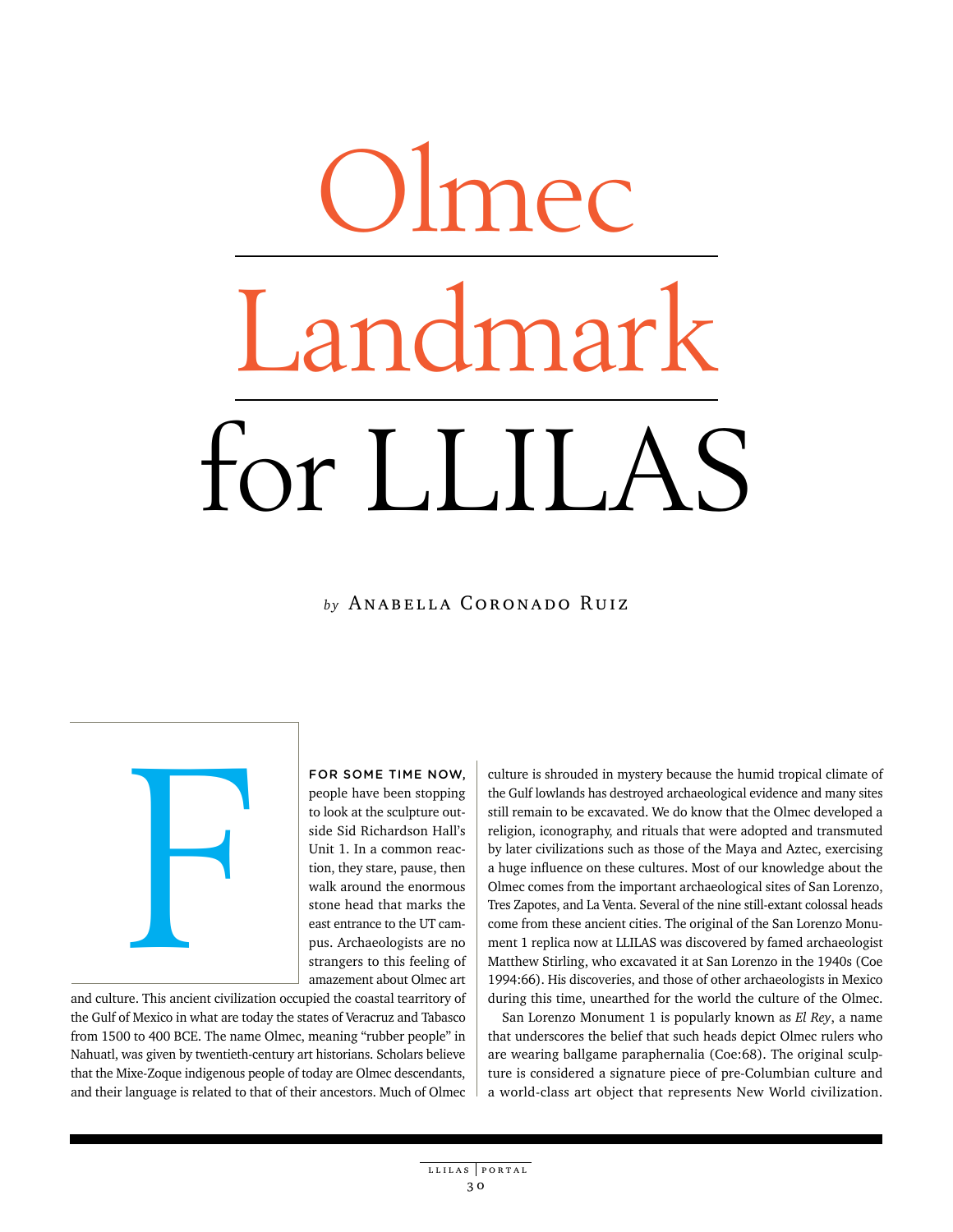Replica of San Lorenzo Monument 1 sits at the entrance to LLILAS. Photo by Anabella Coronado

ū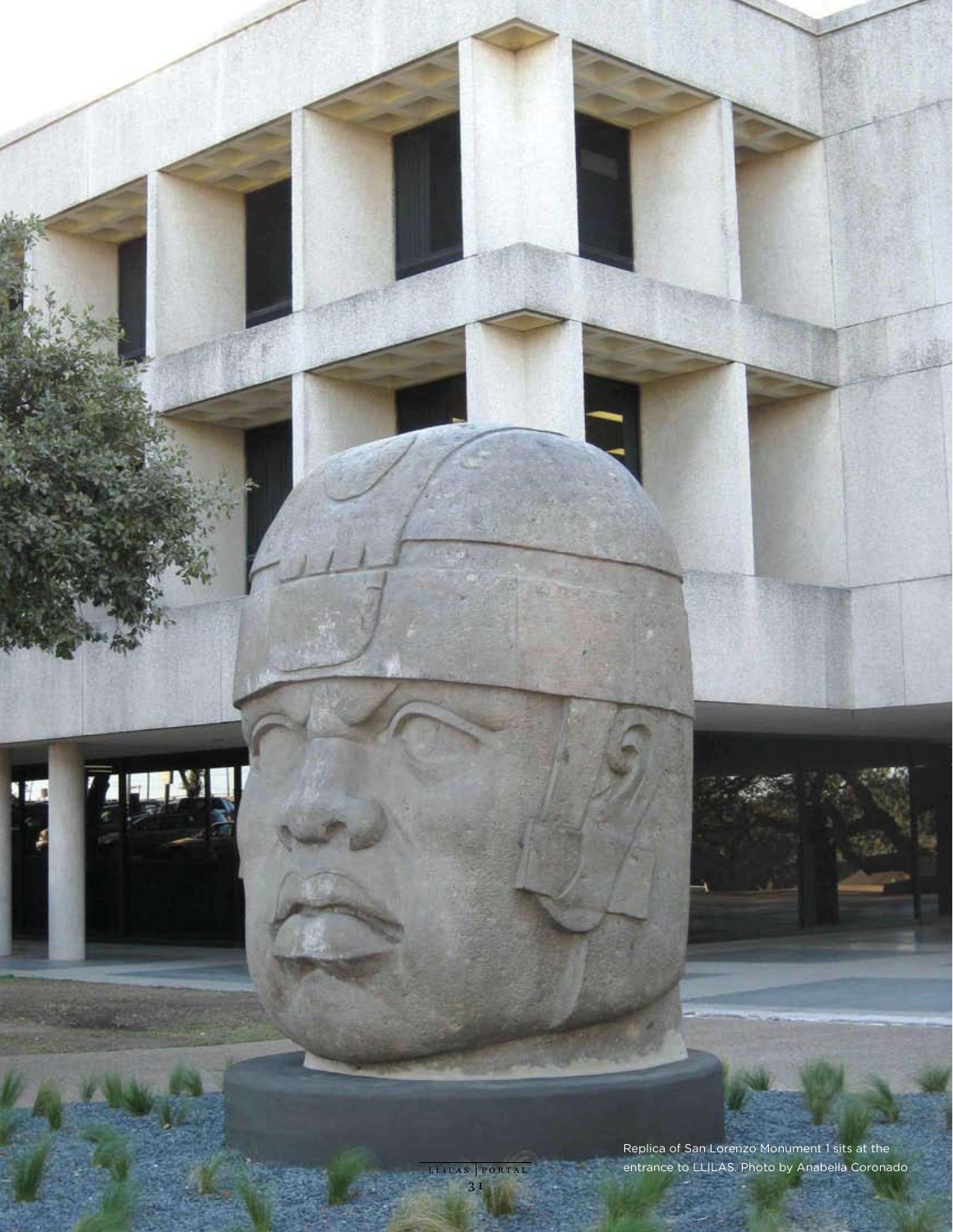

Universidad Veracruzana President Raúl Arias, Governor of Veracruz Fidel Herrera, and UT President William Powers Jr. cut the ceremonial ribbon at the dedication ceremony for the replica of San Lorenzo Monument 1 at LLILAS.

In November 2008, thanks to close ties between LLILAS and the Universidad Veracruzana, the Mexican Center brought the replica of the iconic sculpture to UT. The Universidad Veracruzana is one of Mexico's most prominent universities and houses the acclaimed Museo de Antropología near its campus in Xalapa, Veracruz. The museum is second in Mexico only to the Museo Nacional de Antropología in Mexico City in the importance of its holdings. LLILAS commemorated the arrival of the sculpture with a dedication ceremony and a symposium on Olmec civilization that featured leading scholars from the Mexico and the U.S.

The replica that now sits at the entry to LLILAS and the Benson Latin American Collection is made of solid stone and weighs 36,000 pounds, or 18 tons. "We went up the hill and carved a monolithic block with the rough measurements for the head. It took four people to roll it down the hill," said Ignacio Pérez Solano, the Xalapa-based artist who has spent his career exploring the history of the Gulf Coast and Mesoamerica. He has sculpted numerous colossal heads in basalt for display in museums and as public art in Mexico, the U.S., and Spain.

The artist meticulously reproduced San Lorenzo Monument 1 inch

by inch, recreating the powerful lines and imposing features of the original work. Pérez Solano began creating replicas of Olmec heads under the initiative of Miguel Alemán Velasco, who as governor of Veracruz from 1998 to 2004 wanted to make Olmec culture better known beyond the borders of Mexico. Since it is often difficult for the original colossal heads to travel outside Mexico because of logistical challenges, the replicas are a way for people to learn about the Olmec who otherwise might not encounter these works of art. Reproductions of colossal heads can be found at the Smithsonian Institution in Washington, D.C., and the Field Museum in Chicago, among other locations.

The Mexican Center began organizing the transportation of the sculpture from Xalapa to Austin in January 2008. Once a proposal for art in public spaces at UT was approved, it was necessary to contact a professional team of Mexican archaeologists working at the Museo de Antropología in Xalapa. Their assistance included helping to arrange the proper paperwork with the Instituto Nacional de Antropología e Historia (INAH) to obtain the permit required to transport a full-scale archaeological replica outside Mexico. In the meantime,